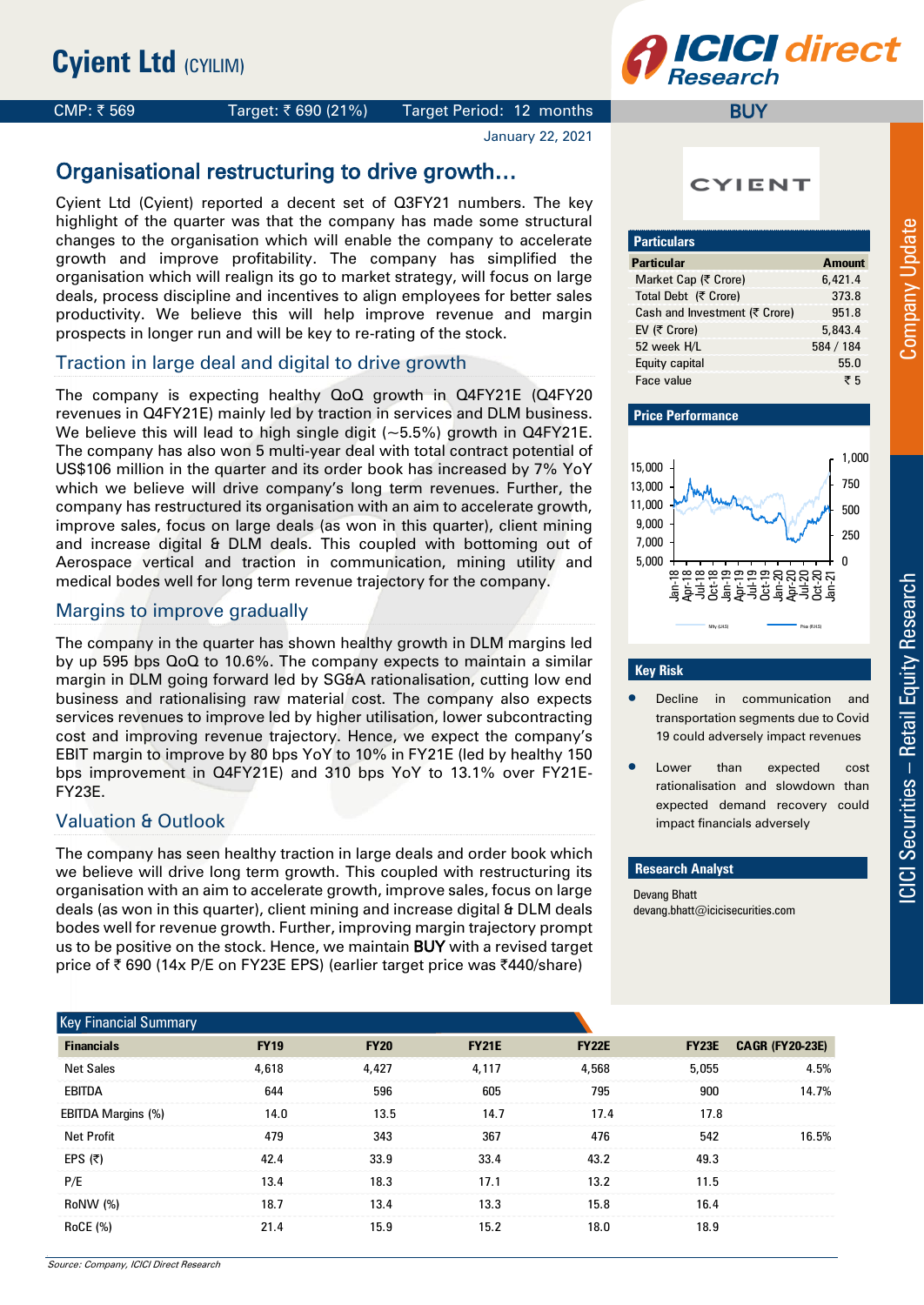## Financial summary

| Exhibit 1: Profit and loss statement |             |                          |              | <u>र</u> crore | <b>Exhibit 2: Cash flow statement</b> |             |              | $\overline{\xi}$ crore |              |
|--------------------------------------|-------------|--------------------------|--------------|----------------|---------------------------------------|-------------|--------------|------------------------|--------------|
|                                      | <b>FY20</b> | <b>FY21E</b>             | <b>FY22E</b> | <b>FY23E</b>   |                                       | <b>FY20</b> | <b>FY21E</b> | <b>FY22E</b>           | <b>FY23E</b> |
| <b>Total Revenues</b>                | 4,427       | 4,117                    | 4,568        | 5,055          | <b>PBT</b>                            | 468         | 483          | 626                    | 713          |
| Growth (%)                           | (4.1)       | (7.0)                    | 10.9         | 10.7           | Depreciation                          | 188         | 194          | 215                    | 238          |
| <b>COGS</b>                          | 2,896       | 2,672                    | 2,910        | 3,210          | WC changes                            | 33          | (103)        | (134)                  | (119)        |
| Other expenditure                    | 935         | 840                      | 863          | 945            | Other non cash adjusment              | 40          | (71)         | (46)                   | (51)         |
| <b>EBITDA</b>                        | 596         | 605                      | 795          | 900            | Income taxes pd.                      | (146)       | (116)        | (150)                  | (171)        |
| Growth (%)                           | (7.5)       | 1.6                      | 31.3         | 13.2           | <b>CF from operations</b>             | 582         | 358          | 511                    | 610          |
| Depreciation                         | 188         | 194                      | 215          | 238            | Other Investments                     | 58          | 120          | 95                     | 100          |
| Other Income                         | 125         | 120                      | 95           | 100            | Acq. Of business                      |             |              |                        |              |
| <b>Interest</b>                      | 52          | 49                       | 49           | 49             | (Purchase)/Sale of Fixed Asset:       | (215)       | (124)        | (151)                  | (167)        |
| PBT before Exceptional Items         | 482         | 483                      | 626          | 713            | <b>CF from investing Activities</b>   | (157)       | (3)          | (56)                   | (67)         |
| Tax                                  | 108         | 116                      | 150          | 171            | Inc / (Dec) in Equity Capital         | (38)        |              |                        |              |
| PAT before Exceptional Items         | 311         | 367                      | 476          | 542            | Change in debt funds                  | (92)        | (99)         | (49)                   | (49)         |
| <b>Exceptional items</b>             | (30)        | $\overline{\phantom{a}}$ |              |                | Dividend & DDT                        | (317)       | (172)        | (227)                  | (249)        |
| <b>PAT before MI</b>                 | 341         | 367                      | 476          | 542            | <b>CF from Financial Activities</b>   | (446)       | (313)        | (318)                  | (340)        |
| <b>PAT</b>                           | 343         | 367                      | 476          | 542            | Exchange rate differences             | 11          |              |                        |              |
| Growth (%)                           | (28.4)      | 7.2                      | 29.6         | 14.0           | Opening cash balance                  | 962         | 952          | 1,000                  | 1,090        |
| <b>Adjusted EPS</b>                  | 33.9        | 33.4                     | 43.2         | 49.3           | Cash as margins/associates            |             |              |                        |              |
| EPS (Growth %)                       | (20.1)      | (1.5)                    | 29.6         | 14.0           | Cash c/f to balance sheet             | 952         | 1,000        | 1,090                  | 1,244        |

Source: Company, ICICI Direct Research

Source: Company, ICICI Direct Research

| Exhibit 3: Balance sheet<br>$\overline{\xi}$ crore |             |              |              | Exhibit 4: Key ratios | $\overline{\xi}$ crore      |             |              |              |              |
|----------------------------------------------------|-------------|--------------|--------------|-----------------------|-----------------------------|-------------|--------------|--------------|--------------|
|                                                    | <b>FY20</b> | <b>FY21E</b> | <b>FY22E</b> | <b>FY23E</b>          |                             | <b>FY20</b> | <b>FY21E</b> | <b>FY22E</b> | <b>FY23E</b> |
| <b>Liabilities</b>                                 |             |              |              |                       | Per share data (₹)          |             |              |              |              |
|                                                    |             |              |              |                       | Adjusted EPS (Diluted)      | 33.9        | 33.4         | 43.2         | 49.3         |
| Equity                                             | 55          | 55           | 55           | 55                    | Cash per Share              | 86.5        | 90.9         | 99.1         | 113.1        |
| Reserves & Surplus                                 | 2,506       | 2,701        | 2,950        | 3,244                 | BV per share                | 232.8       | 250.6        | 273.2        | 299.9        |
| Networth                                           | 2,561       | 2,756        | 3,005        | 3,299                 | <b>DPS</b>                  | 18.0        | 15.6         | 20.6         | 22.6         |
| Minority Interest                                  | (3)         | (3)          | (3)          | (3)                   | <b>Operating Ratios (%)</b> |             |              |              |              |
| <b>Borrowings</b>                                  | 374         | 324          | 324          | 324                   | <b>EBITDA Margin</b>        | 13.5        | 14.7         | 17.4         | 17.8         |
| Long term Liabilties & provisio                    | 423         | 423          | 423          | 423                   | <b>PAT Margin</b>           | 7.7         | 8.9          | 10.4         | 10.7         |
| Source of funds                                    | 3,354       | 3,500        | 3,749        | 4.042                 | Debtor days                 | 60          | 60           | 60           | 60           |
|                                                    |             |              |              |                       | Creditor days               | 31          | 31           | 31           | 31           |
| <b>Assets</b>                                      |             |              |              |                       | <b>Return Ratios (%)</b>    |             |              |              |              |
| Net fixed assets                                   | 691         | 663          | 642          | 614                   | <b>RoE</b>                  | 13.4        | 13.3         | 15.8         | 16.4         |
| Net intangible assets                              | 143         | 143          | 143          | 143                   | RoCE                        | 15.9        | 15.2         | 18.0         | 18.9         |
| <b>CWIP</b>                                        | 80          | 80           | 80           | 80                    | RoIC                        | 17.6        | 15.8         | 19.8         | 22.5         |
| Goodwill                                           | 537         | 537          | 537          | 537                   | <b>Valuation Ratios (x)</b> |             |              |              |              |
| Other non current assets                           | 222         | 231          | 240          | 251                   | P/E                         | 18.3        | 17.1         | 13.2         | 11.5         |
| Non current Investments                            | 41          | 41           | 41           | 41                    | EV / EBITDA                 | 9.8         | 6.3          | 5.0          | 4.2          |
| Inventories                                        | 227         | 210          | 233          | 258                   | EV / Net Sales              | 1.3         | 0.9          | 0.8          | 0.7          |
| <b>Debtors</b>                                     | 726         | 675          | 749          | 828                   | Market Cap / Sales          | 1.5         | 1.6          | 1.4          | 1.3          |
| Cash & Cash equivalents                            | 952         | 1,000        | 1,090        | 1,244                 | <b>Price to Book Value</b>  | 2.4         | 2.3          | 2.1          | 1.9          |
| Other current assets                               | 560         | 660          | 698          | 742                   | <b>Solvency Ratios</b>      |             |              |              |              |
| Trade payables                                     | 373         | 355          | 393          | 435                   | Debt/EBITDA                 | 0.6         | 0.5          | 0.4          | 0.4          |
| <b>Current liabilities</b>                         | 415         | 377          | 349          | 372                   | Debt / Equity               | 0.1         | 0.1          | 0.1          | 0.1          |
| Provisions                                         | 38          | 28           | 45           | 36                    | <b>Current Ratio</b>        | 1.8         | 2.0          | 2.2          | 2.2          |
| <b>Application of funds</b>                        | 3.354       | 3.479        | 3.656        | 3.880                 | <b>Quick Ratio</b>          | 1.6         | 1.8          | 1.9          | 1.9          |

Source: Company, ICICI Direct Research

Source: Company, ICICI Direct Research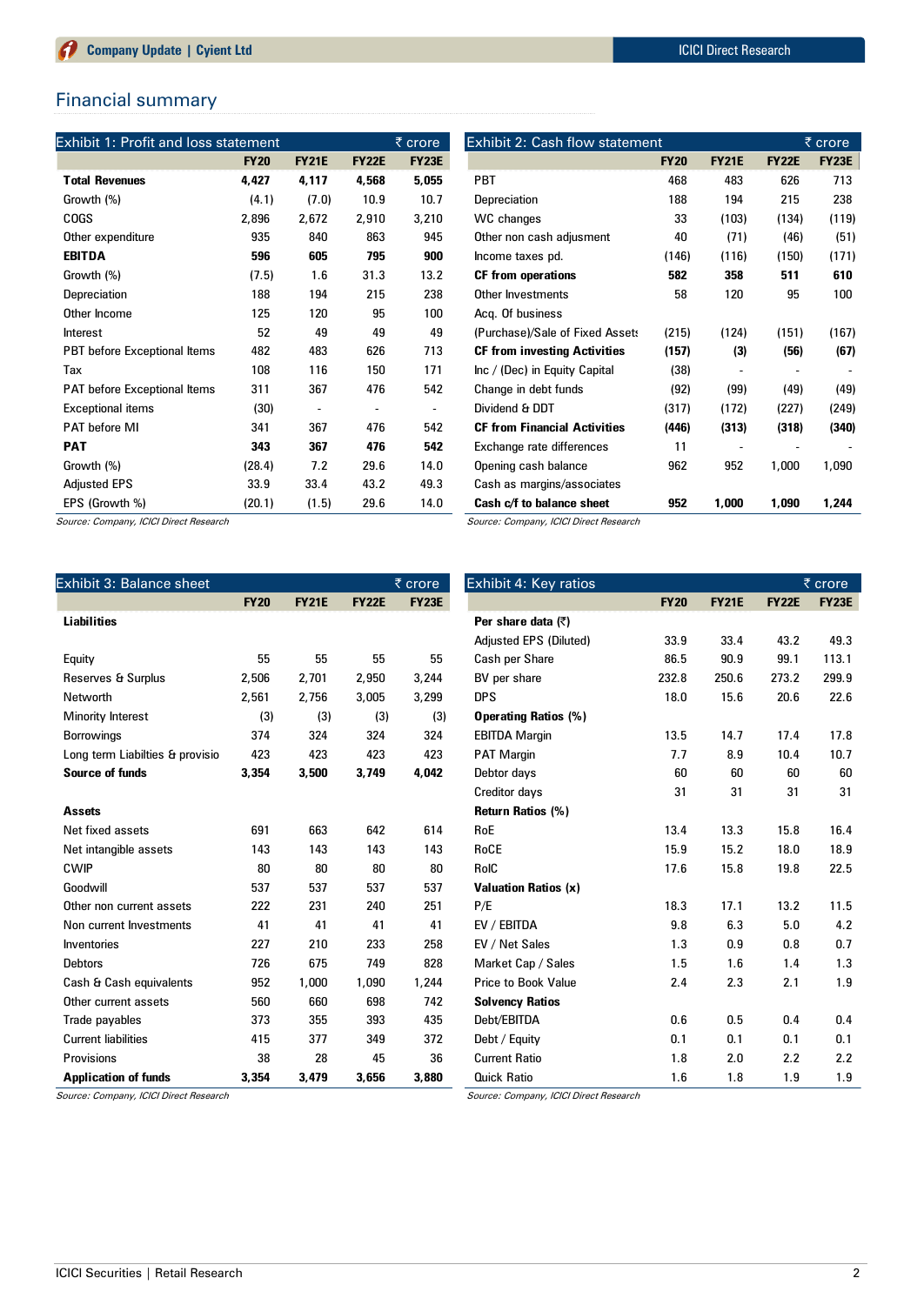# RATING RATIONALE

ICICI Direct endeavors to provide objective opinions and recommendations. ICICI Direct assigns ratings to its stocks according to their notional target price vs. current market price and then categorizes them as Buy, Hold, Reduce and Sell. The performance horizon is two years unless specified and the notional target price is defined as the analysts' valuation for a stock

Buy: >15%

Hold: -5% to 15%;

Reduce: -15% to -5%;

Sell: <-15%



Pankaj Pandey **Head – Research head pankaj.pandey@icicisecurities.com** 

ICICI Direct Research Desk, ICICI Securities Limited, 1st Floor, Akruti Trade Centre, Road No 7, MIDC, Andheri (East) Mumbai – 400 093 research@icicidirect.com